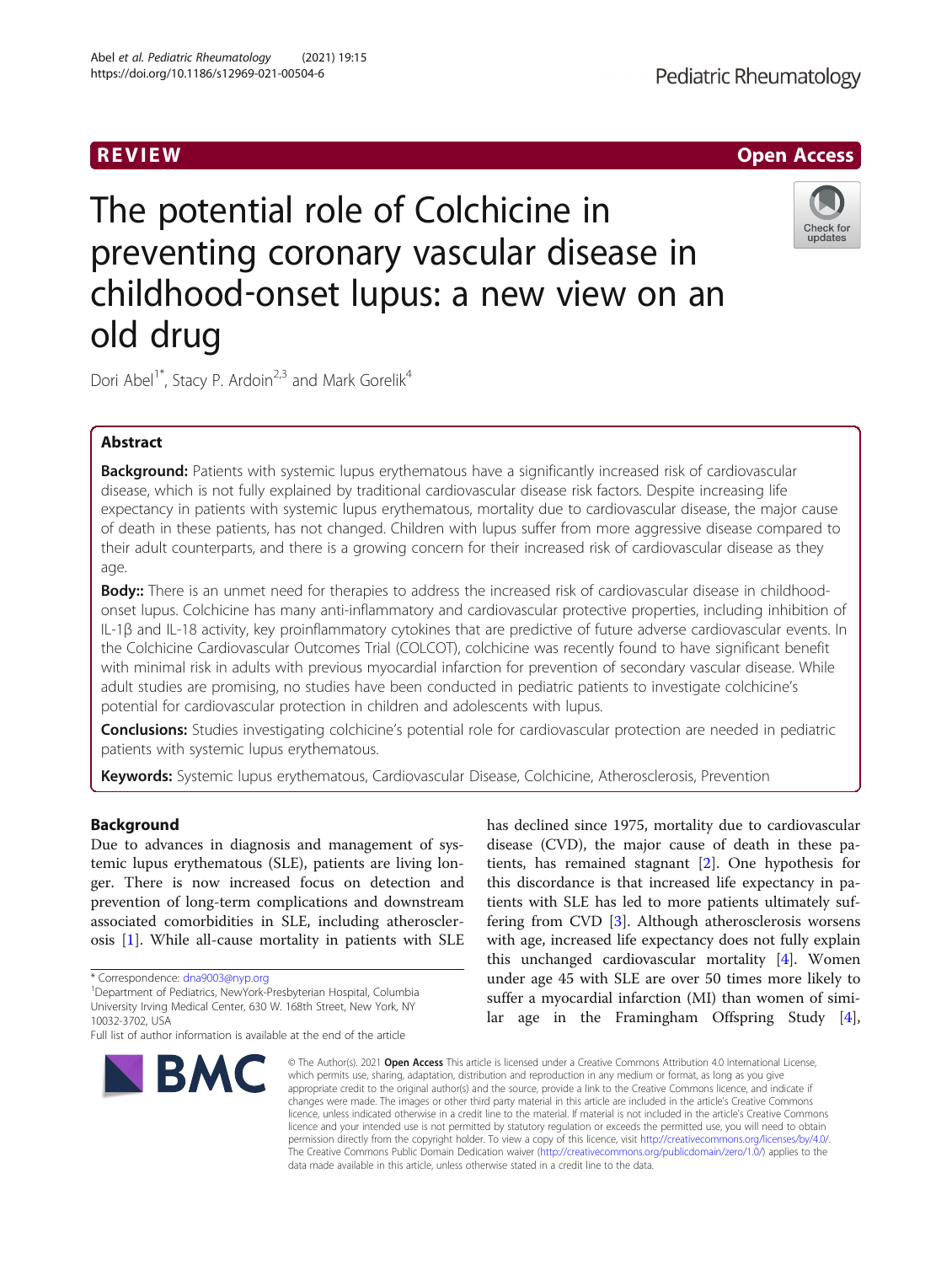suggesting other factors than age contribute to CVD mortality in lupus patients. CVD is also significantly more common in young premenopausal women with SLE compared to controls [[4\]](#page-4-0).

Compared to their adult counterparts, children with SLE have more aggressive disease, a lower life expectancy, longer disease burden, higher incidence of lupus nephritis and neurological manifestations, and there is growing concern for their increased risk of CVD as they age [\[5](#page-4-0)–[8](#page-4-0)]. Indeed, adults with history of childhood-onset SLE have a standardized mortality ratio of 2.5, with CVD the most common reported cause of death, and they experience these complications at an early age, with average age of first MI as early as 32 [[7,](#page-4-0) [9\]](#page-4-0). Both traditional Framingham CVD risk factors and SLE-specific risk factors, primarily related to the immune-mediated pathogenesis of the disease, make SLE itself a clear, independent risk factor for CVD [[10](#page-4-0)].

Despite recommendations to screen patients with SLE for CVD risk factors and to encourage healthy diets and exercise [[11](#page-4-0), [12\]](#page-4-0), providers inconsistently screen [\[13](#page-5-0)]. Even when risk factors are identified, such as hypertension, diabetes, hyperlipidemia, and obesity, traditional interventions including behavioral modifications and medical management are insufficient to prevent CVD [[13\]](#page-5-0), which is unsurprising given the presence of nonclassical, SLE-specific risk factors. Research and new therapies are needed to prevent premature atherosclerosis in pediatric patients with SLE.

Colchicine, known for its use in gout, Familial Mediterranean Fever (FMF), and other IL-1β mediated syndromes, has many anti-inflammatory and cardiovascular protective properties [\[14](#page-5-0)]. In particular, underscoring its utility in fever syndromes, colchicine has effects in inhibiting IL-1β activity via inhibition of the NALP3 inflammasome [[14\]](#page-5-0). The Colchicine Cardiovascular Outcomes Trial (COLCOT) recently demonstrated that colchicine therapy provided significant benefit in prevention of secondary CVD for adults with previous MI [[15\]](#page-5-0), suggesting potential promise for CVD protection in other populations. Studies investigating colchicine's potential role for cardiovascular protection are needed in children and adolescent patients with SLE. This article will review the current knowledge and background in therapy regarding cardiac atherosclerosis and coronary artery disease in childhood-onset and adult lupus, and will conclude by proposing investigation on the use of colchicine for prevention of CVD in young patients with SLE.

# Main text

#### Role of inflammation in Atherosclerosis and CVD

All three components of the immune system – innate, cellular, and humoral immunity – are involved in the development of atherosclerosis. Differentiated macrophages upregulate receptors implicated in the innate immune response, including oxLDL and toll-like receptors [\[16](#page-5-0)]. Activation of these receptors results in the development of foam cells and the release of cytokines, vasoactive molecules, proteases, and oxidative species that contribute to plaque destabilization [\[17](#page-5-0)]. T-cells, in particular Th1 cells, also promote atherogenesis through their release of proinflammatory cytokines, including tumor necrosis factor (TNF), interferon-γ, plateletderived growth factor, interleukin (IL)-1β, IL-2, IL-6, IL-8, and IL-12 [[16,](#page-5-0) [18\]](#page-5-0). These cytokines and growth factors foster smooth muscle migration and proliferation, expanding the atherosclerotic plaque [\[19](#page-5-0)]. Autoantigens and autoantibodies, hallmarks of the humoral immune response, further contribute to atherosclerosis. Elevated levels of autoantibodies, including anti-oxLDL antibodies, anti-phospholipid antibodies, anti-cardiolipin antibodies, anti-β2GP1 antibodies, and anti-HSP antibodies, which contribute to endothelial damage and interrupt normal anti-atherosclerotic defenses, have been associated with atherosclerosis and thrombosis, and autoantigens within vessel walls and cholesterol molecules also play a role in inflammatory processes underlying atherogenesis [[18](#page-5-0)].

Emerging evidence suggests that, of all these immunologic factors, IL-1β plays a primary role in the development of CVD [\[20](#page-5-0)–[22\]](#page-5-0). Specifically, IL-1β promotes monocyte and leukocyte adhesion to vascular endothelium and development of atherothrombotic plaques [[20](#page-5-0)– [22\]](#page-5-0). In animal trials, blockade of IL-1β decreased atherosclerotic lesions and intimal thickening [[23,](#page-5-0) [24\]](#page-5-0). Prior to the COLCOT trial, the Canakinumab Anti-inflammatory Thrombosis Outcome Study (CANTOS) took a definitive clinical step in highlighting the role of IL-1β by demonstrating that canakinumab therapy showed benefit in preventing secondary vascular events in adults after MI [[25\]](#page-5-0). While complicated by a small but significant signal of fatal infection, conceptually this trial firmly established the role of IL-1β as a major driver of CVD [[25\]](#page-5-0).

#### Increased risk of CVD in patients with SLE

Atherosclerosis is known to begin in adolescence even in the absence of SLE [[26](#page-5-0)], yet patients with childhoodonset lupus experience accelerated atherosclerosis and early CVD [[1,](#page-4-0) [2](#page-4-0), [8](#page-4-0)]. Dyslipidemia is present in 63–85 % of children and adolescents with lupus even at initial diagnosis [\[27,](#page-5-0) [28](#page-5-0)], compared to approximately 20 % of the general pediatric population [[29](#page-5-0)]. Despite premature atherosclerosis, clinical CVD manifested by MI and angina pectoris in pediatric patients with lupus is rare [\[4](#page-4-0), [30,](#page-5-0) [31](#page-5-0)]. However, children with lupus do experience other acute cardiac diagnoses more commonly, with pericarditis being most common at about 10 %, followed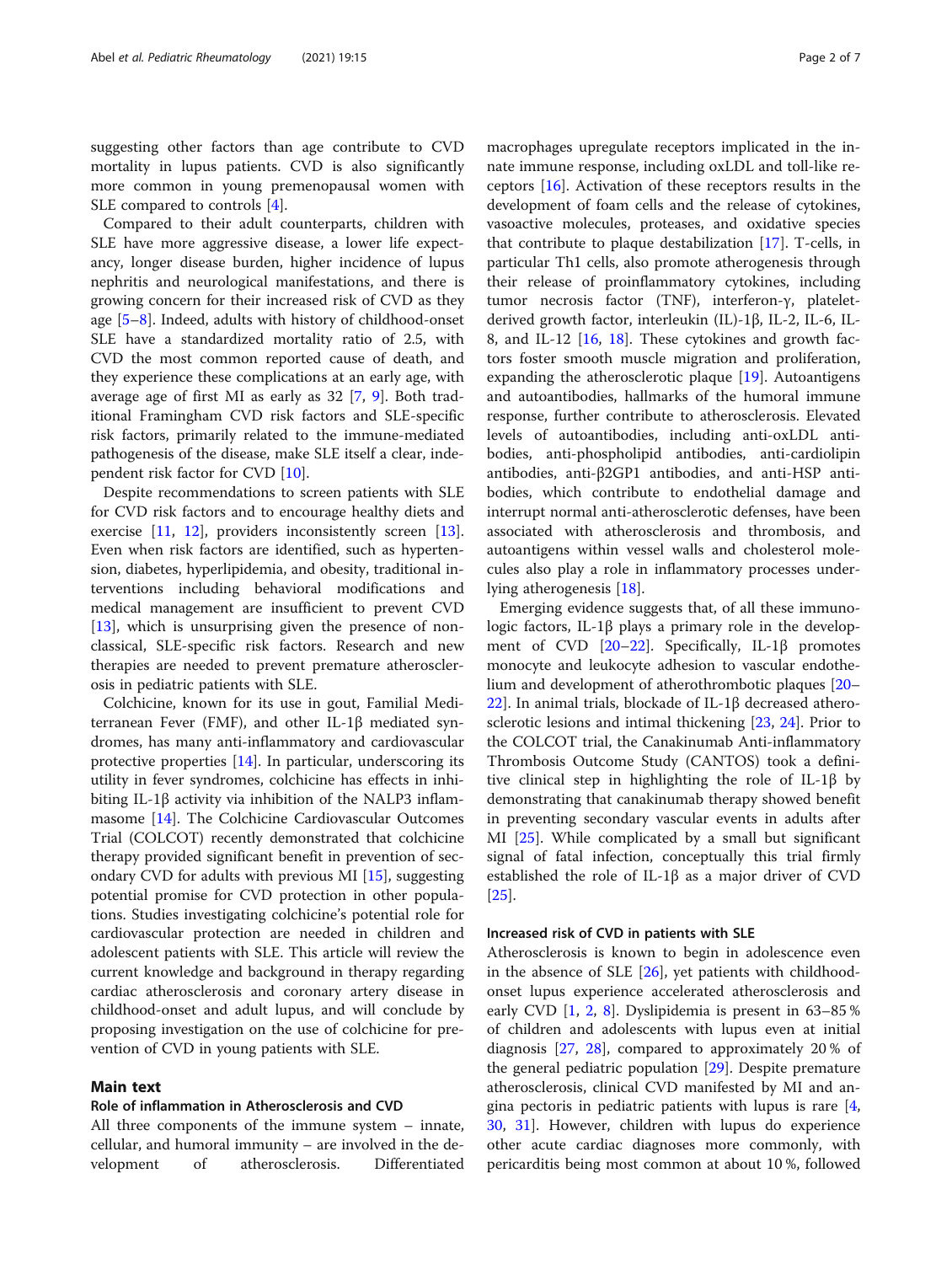closely by valvular insufficiency [\[32\]](#page-5-0). Myocarditis and endocarditis are less commonly reported in children [[32\]](#page-5-0). It is possible that this early acute pericardial involvement and valvular insufficiency contribute to longterm CVD as the initial cardiac insults in some patients [[33,](#page-5-0) [34\]](#page-5-0).

As recognition of the high cardiovascular morbidity and mortality in young patients with SLE has grown, many studies have focused on the identification and understanding of factors associated with this increased risk. Analyses from the Atherosclerosis Prevention in Pediatric Lupus Erythematosus (APPLE) trial, during which patients underwent baseline measurements of carotid IMT (CIMT), demonstrate that increased CIMT is associated with both traditional and nontraditional CVD risk factors, including increased age, longer disease duration, minority status, higher body mass index, male sex, increased creatinine clearance, higher lipoprotein(a) level, proteinuria, azathioprine treatment, and prednisone dose [\[35](#page-5-0)].

#### Iatrogenic risk factors

While sometimes overlooked, some of the medications used to reduce inflammation in SLE increase CVD risk by potentiating classical risk factors. Corticosteroids have many known adverse effects, including impaired glucose tolerance, hypertension, and obesity, which amplify these known traditional CVD risk factors. Azathioprine has also been associated with higher CIMT measurements in pediatric patients with SLE and increased rates of clinical CVD [\[35](#page-5-0), [36](#page-5-0)], unlike the immunosuppressant agents mycophenolate mofetil and cyclophosphamide, which have not demonstrated significant impact on lipid profiles or CIMT [[35,](#page-5-0) [37\]](#page-5-0). Conversely, hydroxychloroquine may be cardioprotective, by improving lipid profiles [\[38](#page-5-0)] and vessel elasticity [\[39](#page-5-0)]. This positive medication effect, however, is not enough to outweigh the many other factors that contribute to increased CVD risk in patients with lupus.

## Statins and the APPLE trial

Statins, which exert their effects through inhibition of 3 hydroxy-3-methyl-glutarylcoenzyme A (HMG-coA) reductase, the rate-limiting step in cholesterol synthesis, are first-line medications to treat hyperlipidemia and to prevent cardiovascular events in adults at risk of CVD. Statins also affect pathways related to inflammation and have many vasculoprotective effects [[40\]](#page-5-0), offering hope that they may prevent atherosclerosis in SLE, but studies in both adults and children with SLE have failed to show significant benefit  $[41, 42]$  $[41, 42]$  $[41, 42]$  $[41, 42]$  $[41, 42]$ . The Lupus Atherosclerosis Prevention Study (LAPS) of adult patients with SLE without clinical CVD found no difference in either the primary outcome (coronary artery calcium) or secondary outcomes (CIMT and carotid plaque) between the group treated with atorvastatin compared to placebo [\[41](#page-5-0)]. There was also no reduction in high sensitivity Creactive protein (hsCRP) levels or any markers of endothelial activation, and patients who received atorvastatin experienced more liver toxicities than the control group.

Given that young patients have fewer comorbidities and traditional cardiovascular risk factors than adults and thus represent a unique population, the APPLE trial was designed to assess the use of statins in children and adolescents with SLE [\[42](#page-5-0)]. This multicenter, randomized, double-blind, placebo-controlled trial investigated the 3-year efficacy and safety of atorvastatin in preventing subclinical atherosclerosis progression in childhoodonset SLE. Although there was a general positive effect of treatment on slowing common CIMT in patients receiving atorvastatin, the results of this robust trial were not statistically significant, and thus routine use of statins in pediatric patients with lupus could not be supported. Unlike the LAPS in which atorvastatin was associated with liver toxicities, there was no concerning safety signal in children. Both the placebo and treatment groups experienced significant progression in CIMT over the 3-year period, and at a faster rate than that expected in the general population, supporting the understanding that subclinical atherosclerosis in patients with SLE begins in childhood. This highlights the critical need for routine screening and management of CVD risk factors in pediatric rheumatology practice.

A secondary analysis of the APPLE study was conducted to evaluate whether certain subgroups, categorized by duration of disease, pubertal status, and variables linked to cardiovascular risk and CIMT, would benefit from statin therapy [\[43\]](#page-5-0). In this analysis, postpubertal status and higher hsCRP levels were associated with lower CIMT progression in patients treated with atorvastatin, and this effect was greatest in the combined post-pubertal and high hsCRP group. Although secondary analyses must be interpreted with caution, these findings suggest that a more personalized approach should be considered for CVD risk reduction in SLE, as certain high-risk cohorts may benefit from more aggressive treatment strategies, including statin therapy and potentially other cardiovascular-protective interventions.

# Colchicine: mechanism, role in CVD, and potential use in SLE

Colchicine, an alkaloid initially extracted from the *au*tumn crocus plant, is an anti-inflammatory medication used for over 2000 years to treat gout [[44](#page-5-0)]. While its pharmacologic mechanisms are not completely understood, colchicine's primary mechanism is via its binding to tubulins, forming a complex that interferes with polymerization of microtubules, a key component of the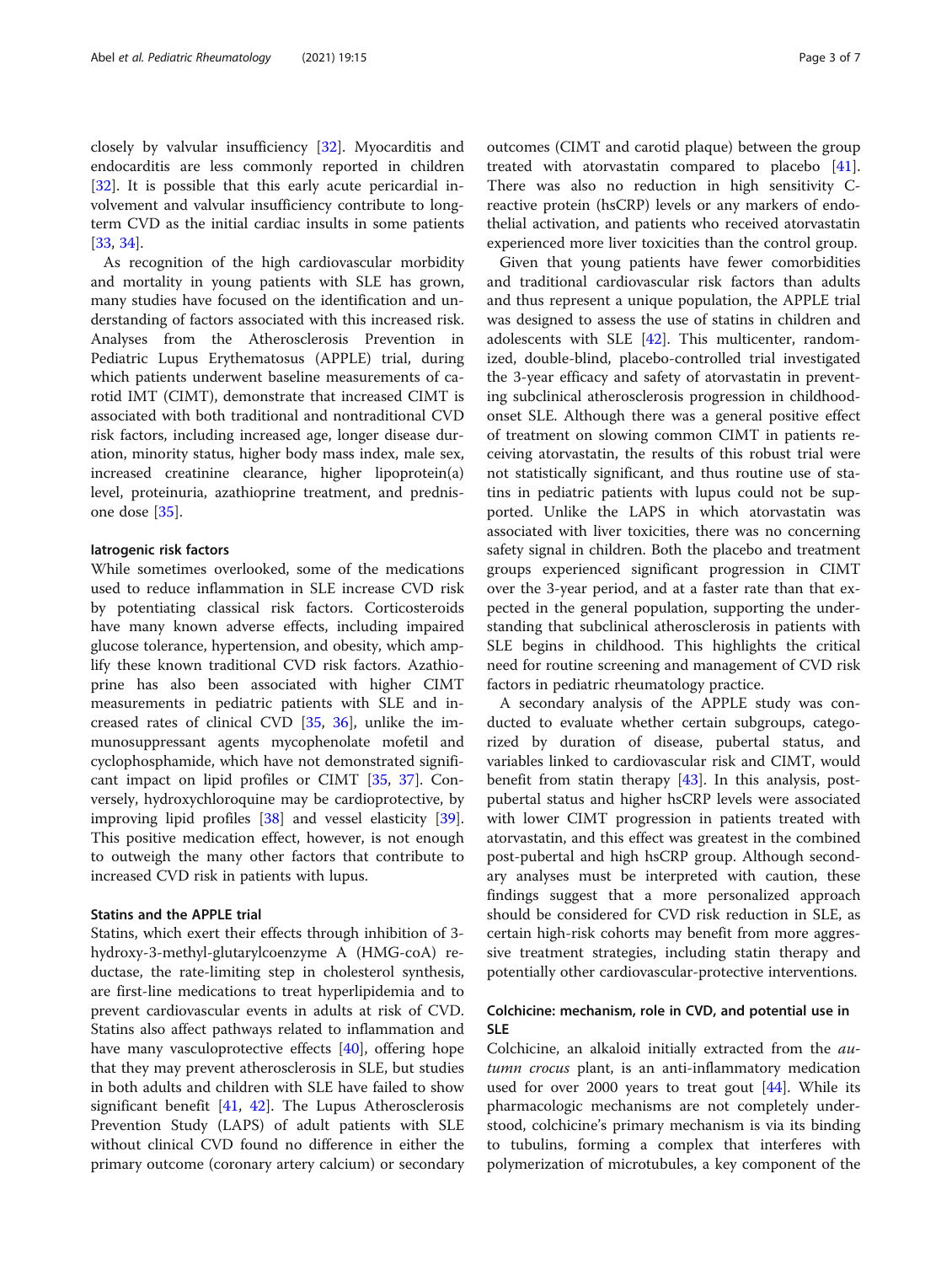cytoskeleton [[14](#page-5-0), [45](#page-5-0)]. Colchicine's impact on microtubules results in multiple downstream effects on mitotic activity, malignancy, and inflammation. Its antiinflammatory actions include interference with neutrophil chemotaxis, adhesion, and mobilization through microtubule polymerization [[46,](#page-5-0) [47](#page-5-0)], and suppression of superoxide production from neutrophils [[48\]](#page-5-0). Importantly, colchicine also inhibits NALP3 (also known as cryopyrin) inflammasomes, thereby inhibiting caspase-1 activation and subsequently preventing nuclear factor κB activation and the production of active IL-1β and IL-18 [[49,](#page-5-0) [50\]](#page-5-0). IL-1 $\beta$  is involved in monocyte and leukocyte adhesion to vascular endothelial cells, growth of vascular smooth muscle cells, and coagulation induction, and it stimulates the downstream IL-6 receptor signaling pathway, which promotes expression of fibrinogen and plasminogen activator factor, two important thrombotic mediators [ $51-53$ ]. Both IL-1 $\beta$  and IL-18 (a member of the IL-1 family) are key proinflammatory cytokines and predictive of future adverse cardiovascular events, offering potential for colchicine as a cardioprotective therapeutic intervention [[51](#page-5-0)].

Colchicine also has anti-fibrotic and cardiovascular benefits. It has shown potential in preventing and even reversing both amyloidosis and endothelial dysfunction in patients with FMF [[54\]](#page-5-0), and it reduces intimal hyperplasia by down-regulating leukocyte vascular endothelial growth factor expression after angioplasty in dogs [\[55](#page-5-0)]. In rat pulmonary arterial hypertension models, it reduced smooth muscle cell proliferation, increased cell apoptosis, and reduced expression of TNF-α and NF-κB both alone and when combined with a vasodilator [\[56](#page-5-0)], and it demonstrated synergy with atorvastatin in improving endothelial function and reducing inflammation in rats with hyperlipidemia [\[57](#page-5-0)].

Colchicine is currently used to treat various inflammatory conditions, including gout, FMF, Behcet's disease, and recurrent pericarditis. Pericarditis associated with lupus has traditionally been treated with corticosteroids, although colchicine demonstrated effectiveness and was well tolerated in a series of 10 cases of lupus with pericarditis [\[58](#page-6-0)]. Colchicine has also exhibited long-term safety in studies of children with FMF with minimal adverse effects. A minority of patients experience transient transaminitis and transient, dose-dependent diarrhea, which resolves with split doses and/or dose reduction [[59,](#page-6-0) [60](#page-6-0)]. Multiple long-term studies have supported colchicine's tolerability in children of all ages with FMF; in two studies, one with 153 patients and another with 350 patients, colchicine was not discontinued in any of the patients over a period of 4 years and 6–13 years, respectively [[59](#page-6-0), [61\]](#page-6-0). Because colchicine is metabolized in the liver via a cytochrome P450 3A4-dependent pathway [[62\]](#page-6-0), caution should be taken when co-administering colchicine with other medications, notably cytochrome P450 3A4 inhibitors [[60,](#page-6-0) [62\]](#page-6-0).

Given its anti-inflammatory properties and tolerable side effect profile, colchicine has recently been studied in the context of cardiovascular protection. In the Low-Dose Colchicine (LoDoCo) trial, colchicine reduced cardiovascular events in patients with stable coronary disease, although this initial trial was small and unblinded [[63\]](#page-6-0). Building on the LoDoCo trial, the large, randomized, double-blind, placebo-controlled COLCOT trial was conducted to evaluate the effects of colchicine on cardiovascular events as well as its long-term safety profile in patients who had recently experienced a MI [\[15](#page-5-0)]. Among these patients, those who received colchicine at a dose of 0.5 mg daily had a significantly lower risk of ischemic cardiovascular events (predominantly strokes and urgent hospitalizations for angina leading to coronary revascularization) compared to the placebo group. The most common side effects experienced by both groups were gastrointestinal, although there was no statistical difference in any gastrointestinal-related adverse event, including diarrhea. Pneumonia, however, did show statistical significance as a serious adverse event, although this event was uncommon overall, seen in 0.9 % of patients in the colchicine group and 0.4 % of those in the placebo group.

#### Potential approach for future study

The APPLE trial laid invaluable groundwork for understanding how to approach future study of CVD in pediatric patients with SLE. Lessons from this trial suggest that robust methods of detecting early and subclinical vascular inflammation are needed to ensure a reliable and definable end point for a clinical study. A recent study in healthy adult patients suggests that CVD progresses rapidly in the fifth decade of life [[64\]](#page-6-0). This study somewhat alters our paradigm of CVD as a slowly progressive, lifelong process, but it also may imply that factors which arise in healthy individuals to promote CVD during this fifth decade are accelerated by SLE, and that it is possible to detect these factors by imaging and molecular methods. One potential approach for a future study is to define these factors with more precision through collaboration with the wider scientific community, and then utilize them as markers for accelerated CVD in our patient population. At the same time, preliminary, well-powered studies of the effect of colchicine in childhood-onset lupus, using a broad array of currently known markers of subclinical CVD, are also needed and will add to our understanding. Following these studies, a broader trial of colchicine in pediatric patients with SLE for the prevention of CVD, with identifiable and measurable endpoints that clearly allow us to measure benefit, should be a real possibility. Since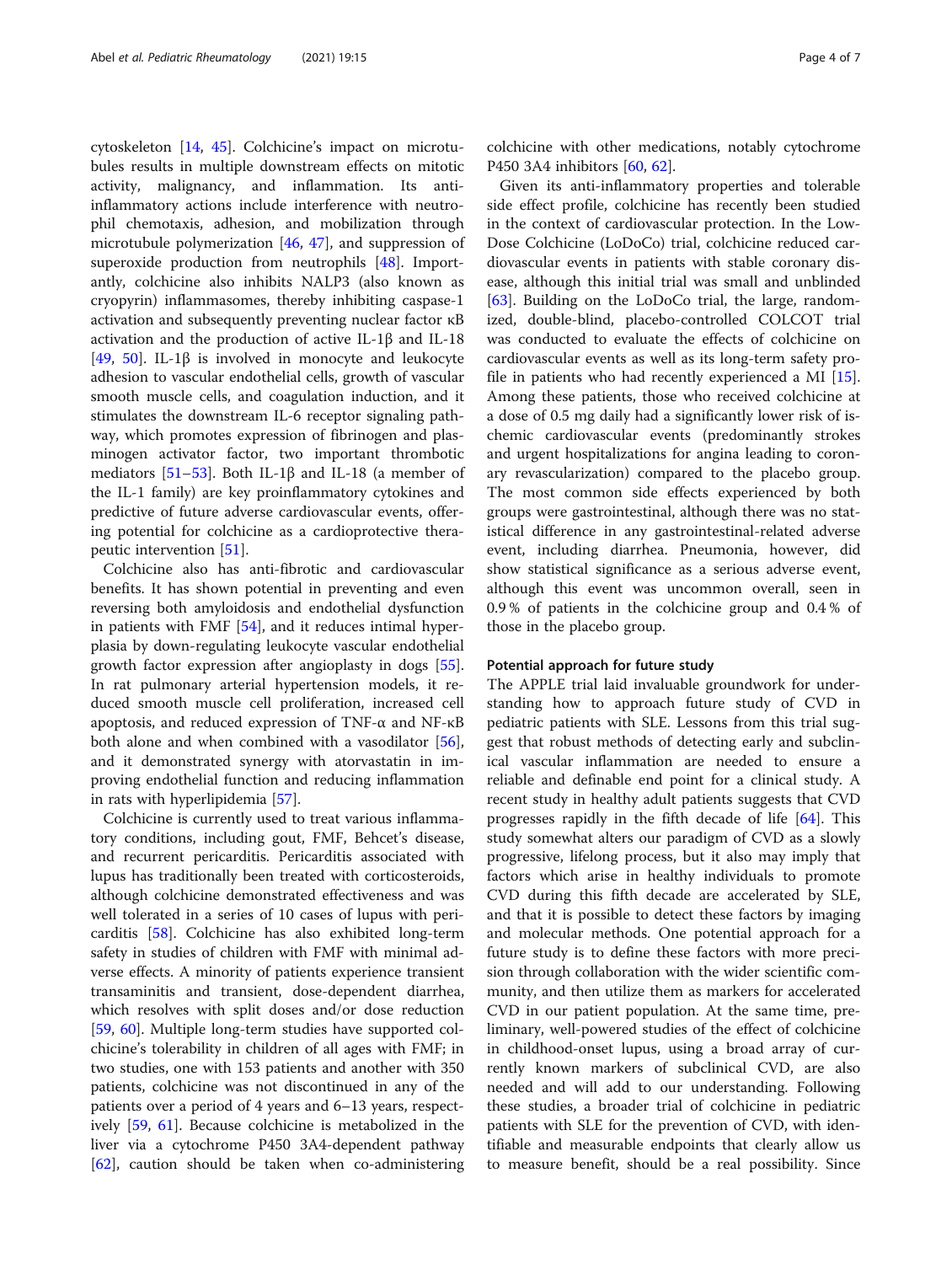<span id="page-4-0"></span>morbidity and mortality from accelerated atherosclerosis is uncommonly seen in the pediatric population with SLE, these studies in pediatric patients should extend into adulthood.

Study design in the form of a multi-center, randomized, double-blind, placebo-controlled clinical trial would most robustly capture potential benefits. Drawing from lessons of previous trials, selecting post-pubertal patients and including young adults may allow investigators to capture patients most at risk for CVD progression and thus most likely to benefit from an intervention. These participants, followed over both the medium- and longterm, would be assessed with carotid IMT, investigational serum markers of endothelial dysfunction such as specific circulating cytokines [[65\]](#page-6-0) including IL-18 and IL-6, or endothelial function mediators such as endothelial nitric oxide synthase [[66\]](#page-6-0). Longer-term follow up could measure coronary artery calcium scores and the emergence of major adverse cardiac events in study groups.

### Conclusions

Given colchicine's clear anti-inflammatory benefits and effectiveness in secondary prevention of CVD in adults, this drug offers hope for prevention of CVD in children and adolescents with SLE, a known inflammatory condition with long-term effects on the heart and vasculature. To our knowledge, no studies have been conducted investigating colchicine's potential for cardiovascular protection in pediatric patients with SLE. The need for prevention of CVD in our patients is nothing less than paramount. As pediatric rheumatologists, it is our duty to allow our patients to enjoy full and complete lives despite their disease, both as children and beyond.

#### Abbreviations

SLE: Systemic lupus erythematous; CVD: Cardiovascular disease; MI: Myocardial infarction; FMF: Familial Mediterranean Fever; COLCOT: Colchicine Cardiovascular Outcomes Trial; TNF: Tumor necrosis factor; IL: Interleukin; CANTOS: Canakinumab Anti-inflammatory Thrombosis Outcome Study; APPLE: Atherosclerosis Prevention in Pediatric Lupus Erythematous; CIMT: Carotid IMT; LAPS: Lupus Atherosclerosis Prevention Study; hsCRP: High sensitivity C-reactive protein; LoDoCo: Low-Dose Colchicine

#### Acknowledgements

not applicable.

#### Authors' contributions

DA appraised the literature and wrote the manuscript. SA revised the manuscript and contributed to the conception of the manuscript. MG revised the manuscript, contributed to the conception of the manuscript, and coordinated the authors' work. All authors critically reviewed the manuscript for relevant intellectual content. All authors approved this submitted version of the manuscript. All authors have agreed both to be personally accountable for the author's own contributions and to ensure that questions related to the accuracy or integrity of any part of the work, even ones in which the author was not personally involved, are appropriately investigated, resolved, and the resolution documented in the literature.

### Funding

none.

Availability of data and materials

not applicable.

Ethics approval and consent to participate not applicable.

#### Consent for publication

not applicable.

#### Competing interests

The authors declare that they have no competing interests.

#### Author details

<sup>1</sup>Department of Pediatrics, NewYork-Presbyterian Hospital, Columbia University Irving Medical Center, 630 W. 168th Street, New York, NY 10032-3702, USA. <sup>2</sup> Department of Medicine, Division of Rheumatology and Immunology, The Ohio State University, 370 W. 9th Ave, Columbus, OH 43210, USA. <sup>3</sup>Department of Rheumatology, Nationwide Children's Hospital 700 Children's Dr, Columbus, OH 43205, USA. <sup>4</sup> Department of Pediatrics, Division of Allergy, Immunology, and Rheumatology, Columbia University Irving Medical Center, 630 W. 168th St, New York, NY 10032-3702, USA.

#### Received: 14 August 2020 Accepted: 8 February 2021 Published online: 16 February 2021

#### References

- 1. Sandborg C, Ardoin SP, Schanberg L. Therapy Insight: cardiovascular disease in pediatric systemic lupus erythematosus. Nat Clin Pract Rheumatol. 2008; 4(5):258–65.
- 2. Bjornadal L, Yin L, Granath F, Klareskog L, Ekbom A. Cardiovascular disease a hazard despite improved prognosis in patients with systemic lupus erythematosus: results from a Swedish population based study 1964-95. J Rheumatol. 2004;31(4):713–9.
- 3. Kiani AN, Post WS, Magder LS, Petri M. Predictors of progression in atherosclerosis over 2 years in systemic lupus erythematosus. Rheumatology. 2011;50(11):2071–9.
- 4. Manzi S, Meilahn EN, Rairie JE, Conte CG, Medsger TA Jr, Jansen-McWilliams L, et al. Age-specific incidence rates of myocardial infarction and angina in women with systemic lupus erythematosus: comparison with the Framingham Study. Am J Epidemiol. 1997;145(5):408–15.
- 5. Tucker LB, Uribe AG, Fernandez M, Vila LM, McGwin G, Apte M, et al. Adolescent onset of lupus results in more aggressive disease and worse outcomes: results of a nested matched case-control study within LUMINA, a multiethnic US cohort (LUMINA LVII). Lupus. 2008;17(4):314–22.
- 6. Brunner HI, Gladman DD, Ibanez D, Urowitz MD, Silverman ED. Difference in disease features between childhood-onset and adult-onset systemic lupus erythematosus. Arthritis Rheum. 2008;58(2):556–62.
- 7. Hersh AO, Trupin L, Yazdany J, Panopalis P, Julian L, Katz P, et al. Childhoodonset disease as a predictor of mortality in an adult cohort of patients with systemic lupus erythematosus. Arthritis Care Res (Hoboken). 2010;62(8): 1152–9.
- 8. Quinlan C, Marks SD, Tullus K. Why are kids with lupus at an increased risk of cardiovascular disease? Pediatr Nephrol. 2016;31(6):861–83.
- 9. Hersh AO, von Scheven E, Yazdany J, Panopalis P, Trupin L, Julian L, et al. Differences in long-term disease activity and treatment of adult patients with childhood- and adult-onset systemic lupus erythematosus. Arthritis Rheum. 2009;61(1):13–20.
- 10. Esdaile JM, Abrahamowicz M, Grodzicky T, Li Y, Panaritis C, du Berger R, et al. Traditional Framingham risk factors fail to fully account for accelerated atherosclerosis in systemic lupus erythematosus. Arthritis Rheum. 2001; 44(10):2331–7.
- 11. de Ferranti SD, Steinberger J, Ameduri R, Baker A, Gooding H, Kelly AS, et al. Cardiovascular Risk Reduction in High-Risk Pediatric Patients: A Scientific Statement From the American Heart Association. Circulation. 2019;139(13): e603-e34.
- 12. Expert Panel on Integrated Guidelines for Cardiovascular. H, Risk Reduction in C, Adolescents, National Heart, Blood L I. Expert panel on integrated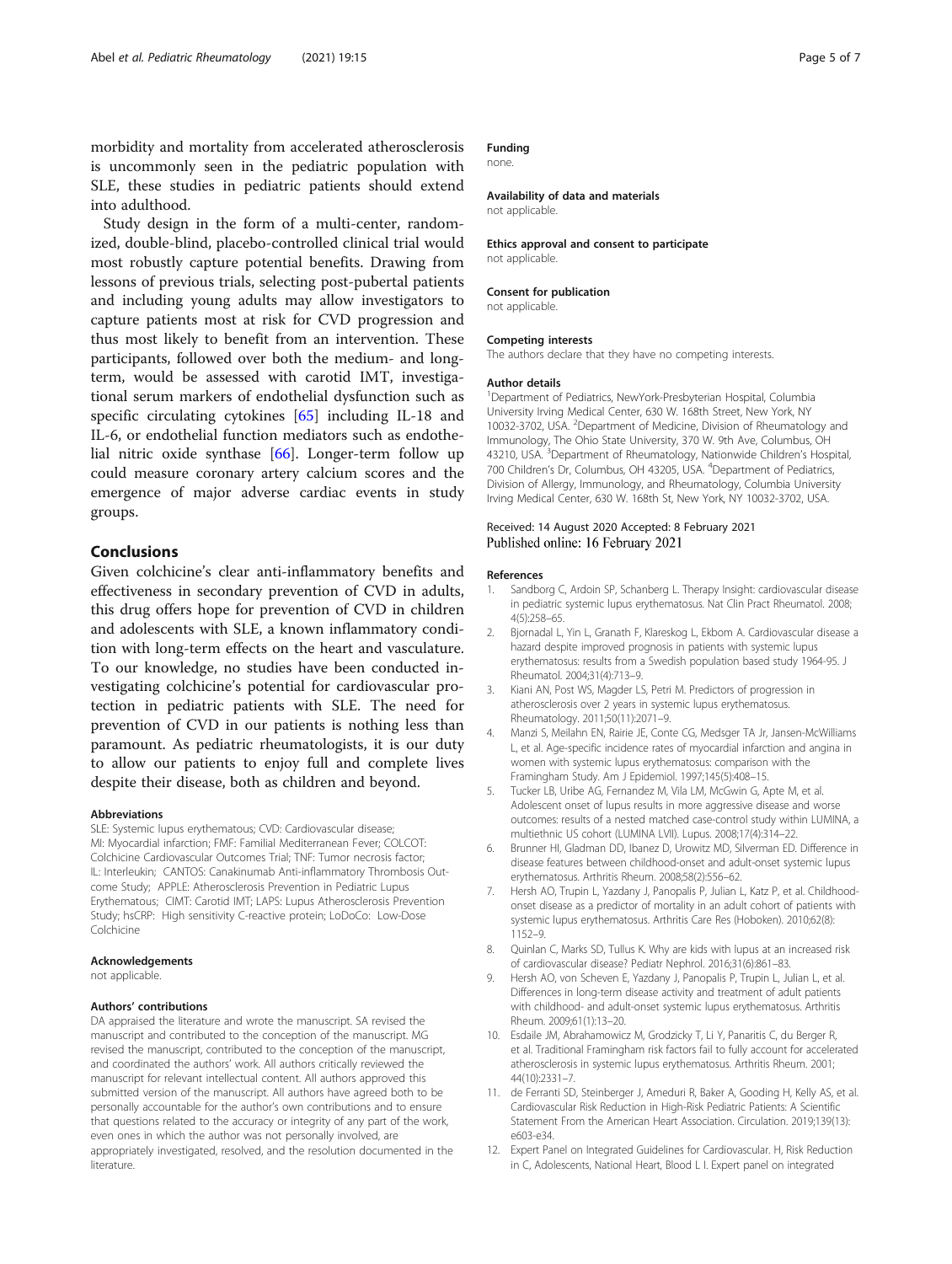<span id="page-5-0"></span>guidelines for cardiovascular health and risk reduction in children and adolescents: summary report. Pediatrics. 2011;128 Suppl 5:S213-56.

- 13. Costenbader KH, Wright E, Liang MH, Karlson EW. Cardiac risk factor awareness and management in patients with systemic lupus erythematosus. Arthritis Rheum. 2004;51(6):983–8.
- 14. Leung YY, Yao Hui LL, Kraus VB. Colchicine–Update on mechanisms of action and therapeutic uses. Semin Arthritis Rheum. 2015;45(3):341–50.
- 15. Tardif JC, Kouz S, Waters DD, Bertrand OF, Diaz R, Maggioni AP, et al. Efficacy and Safety of Low-Dose Colchicine after Myocardial Infarction. N Engl J Med. 2019;381(26):2497–505.
- 16. Zinger H, Sherer Y, Shoenfeld Y. Atherosclerosis in autoimmune rheumatic diseases-mechanisms and clinical findings. Clin Rev Allergy Immunol. 2009; 37(1):20–8.
- 17. Hansson GK, Robertson AK, Soderberg-Naucler C. Inflammation and atherosclerosis. Annu Rev Pathol. 2006;1:297–329.
- 18. Sherer Y, Shoenfeld Y. Mechanisms of disease: atherosclerosis in autoimmune diseases. Nat Clin Pract Rheumatol. 2006;2(2):99–106.
- 19. Bhatia GS, Sosin MD, Khattak FH, Davis RC, Lip GY. Rheumatoid disease and ischaemic heart disease: insights from pathophysiology and vascular biology. Int J Cardiol. 2005;105(1):1–10.
- 20. Dinarello CA. Interleukin-1 in the pathogenesis and treatment of inflammatory diseases. Blood. 2011;117(14):3720–32.
- 21. Dinarello CA, Simon A, van der Meer JW. Treating inflammation by blocking interleukin-1 in a broad spectrum of diseases. Nat Rev Drug Discov. 2012; 11(8):633–52.
- 22. Furman D, Chang J, Lartigue L, Bolen CR, Haddad F, Gaudilliere B, et al. Expression of specific inflammasome gene modules stratifies older individuals into two extreme clinical and immunological states. Nat Med. 2017;23(2):174–84.
- 23. Kirii H, Niwa T, Yamada Y, Wada H, Saito K, Iwakura Y, et al. Lack of interleukin-1beta decreases the severity of atherosclerosis in ApoE-deficient mice. Arterioscler Thromb Vasc Biol. 2003;23(4):656–60.
- 24. Shimokawa H, Ito A, Fukumoto Y, Kadokami T, Nakaike R, Sakata M, et al. Chronic treatment with interleukin-1 beta induces coronary intimal lesions and vasospastic responses in pigs in vivo. The role of platelet-derived growth factor. J Clin Invest. 1996;97(3):769–76.
- 25. Thompson PL, Nidorf SM. Anti-inflammatory therapy with canakinumab for atherosclerotic disease: lessons from the CANTOS trial. J Thorac Dis. 2018; 10(2):695–8.
- 26. McGill HC Jr, McMahan CA. Determinants of atherosclerosis in the young. Pathobiological Determinants of Atherosclerosis in Youth (PDAY) Research Group. Am J Cardiol. 1998;82(10B):30T-6T.
- 27. Hayata AL, Borba EF, Bonfa E, Kochen JA, Goldenstein-Schainberg C. The frequency of high/moderate lipoprotein risk factor for coronary artery disease is significant in juvenile-onset systemic lupus erythematosus. Lupus. 2005;14(8):613–7.
- 28. Tyrrell PN, Beyene J, Benseler SM, Sarkissian T, Silverman ED. Predictors of lipid abnormalities in children with new-onset systemic lupus erythematosus. J Rheumatol. 2007;34(10):2112–9.
- 29. Carroll MD, Kit BK, Lacher DA, Shero ST, Mussolino ME. Trends in lipids and lipoproteins in US adults, 1988–2010. JAMA. 2012;308(15):1545–54.
- 30. Friedman DM, Lazarus HM, Fierman AH. Acute myocardial infarction in pediatric systemic lupus erythematosus. J Pediatr. 1990;117(2 Pt 1): 263–6.
- 31. Korkmaz C, Cansu DU, Kasifoglu T. Myocardial infarction in young patients (< or = 35 years of age) with systemic lupus erythematosus: a case report and clinical analysis of the literature. Lupus. 2007;16(4):289–97.
- 32. Chang JC, Xiao R, Mercer-Rosa L, Knight AM, Weiss PF. Child-onset systemic lupus erythematosus is associated with a higher incidence of myopericardial manifestations compared to adult-onset disease. Lupus. 2018;27(13):2146–54.
- 33. Roldan CA, Shively BK, Crawford MH. An echocardiographic study of valvular heart disease associated with systemic lupus erythematosus. N Engl J Med. 1996;335(19):1424–30.
- 34. Wijetunga M, Rockson S. Myocarditis in systemic lupus erythematosus. Am J Med. 2002;113(5):419–23.
- 35. Schanberg LE, Sandborg C, Barnhart HX, Ardoin SP, Yow E, Evans GW, et al. Premature atherosclerosis in pediatric systemic lupus erythematosus: risk factors for increased carotid intima-media thickness in the atherosclerosis prevention in pediatric lupus erythematosus cohort. Arthritis Rheum. 2009; 60(5):1496–507.
- 36. Haque S, Gordon C, Isenberg D, Rahman A, Lanyon P, Bell A, et al. Risk factors for clinical coronary heart disease in systemic lupus erythematosus: the lupus and atherosclerosis evaluation of risk (LASER) study. J Rheumatol. 2010;37(2):322–9.
- 37. Bessant R, Duncan R, Ambler G, Swanton J, Isenberg DA, Gordon C, et al. Prevalence of conventional and lupus-specific risk factors for cardiovascular disease in patients with systemic lupus erythematosus: A case-control study. Arthritis Rheum. 2006;55(6):892–9.
- 38. Kavanaugh A, Adams-Huet B, Jain R, Denke M, McFarlin J. Hydroxychloroquine Effects on Lipoprotein Profiles (the HELP trial): A Double-Blind, Randomized, Placebo-Controlled, Pilot Study In Patients With Systemic Lupus Erythematosus. J Clin Rheumatol. 1997;3(1):3–8.
- 39. Tanay A, Leibovitz E, Frayman A, Zimlichman R, Shargorodsky M, Gavish D. Vascular elasticity of systemic lupus erythematosus patients is associated with steroids and hydroxychloroquine treatment. Ann N Y Acad Sci. 2007; 1108:24–34.
- 40. Greenwood J, Steinman L, Zamvil SS. Statin therapy and autoimmune disease: from protein prenylation to immunomodulation. Nat Rev Immunol. 2006;6(5):358–70.
- 41. Petri MA, Kiani AN, Post W, Christopher-Stine L, Magder LS. Lupus Atherosclerosis Prevention Study (LAPS). Ann Rheum Dis. 2011;70(5):760–5.
- 42. Schanberg LE, Sandborg C, Barnhart HX, Ardoin SP, Yow E, Evans GW, et al. Use of atorvastatin in systemic lupus erythematosus in children and adolescents. Arthritis Rheum. 2012;64(1):285–96.
- 43. Ardoin SP, Schanberg LE, Sandborg CI, Barnhart HX, Evans GW, Yow E, et al. Secondary analysis of APPLE study suggests atorvastatin may reduce atherosclerosis progression in pubertal lupus patients with higher C reactive protein. Ann Rheum Dis. 2014;73(3):557–66.
- 44. Schlesinger N. Management of acute and chronic gouty arthritis: present state-of-the-art. Drugs. 2004;64(21):2399–416.
- 45. Ravelli RB, Gigant B, Curmi PA, Jourdain I, Lachkar S, Sobel A, et al. Insight into tubulin regulation from a complex with colchicine and a stathmin-like domain. Nature. 2004;428(6979):198–202.
- 46. Cronstein BN, Molad Y, Reibman J, Balakhane E, Levin RI, Weissmann G. Colchicine alters the quantitative and qualitative display of selectins on endothelial cells and neutrophils. J Clin Invest. 1995;96(2):994–1002.
- 47. Asako H, Kubes P, Baethge BA, Wolf RE, Granger DN. Colchicine and methotrexate reduce leukocyte adherence and emigration in rat mesenteric venules. Inflammation. 1992;16(1):45–56.
- 48. Roberge CJ, Gaudry M, de Medicis R, Lussier A, Poubelle PE, Naccache PH. Crystal-induced neutrophil activation. IV. Specific inhibition of tyrosine phosphorylation by colchicine. J Clin Invest. 1993;92(4):1722–9.
- Chae JJ, Wood G, Richard K, Jaffe H, Colburn NT, Masters SL, et al. The familial Mediterranean fever protein, pyrin, is cleaved by caspase-1 and activates NF-kappaB through its N-terminal fragment. Blood. 2008;112(5): 1794–803.
- 50. Martinon F, Petrilli V, Mayor A, Tardivel A, Tschopp J. Gout-associated uric acid crystals activate the NALP3 inflammasome. Nature. 2006;440(7081):237–41.
- 51. Libby P. Interleukin-1 Beta as a Target for Atherosclerosis Therapy: Biological Basis of CANTOS and Beyond. J Am Coll Cardiol. 2017;70(18):2278–89.
- 52. Loppnow H, Libby P. Proliferating or interleukin 1-activated human vascular smooth muscle cells secrete copious interleukin 6. J Clin Invest. 1990;85(3): 731–8.
- 53. Bevilacqua MP, Pober JS, Wheeler ME, Cotran RS, Gimbrone MA Jr. Interleukin-1 activation of vascular endothelium. Effects on procoagulant activity and leukocyte adhesion. Am J Pathol. 1985;121(3):394–403.
- 54. Terekeci HM, Oktenli C, Ozgurtas T, Nalbant S, Top C, Celik S, et al. Increased asymmetric dimethylarginine levels in young men with familial Mediterranean fever (FMF): is it early evidence of interaction between inflammation and endothelial dysfunction in FMF? J Rheumatol. 2008;35(10): 2024–9.
- 55. Atta HM, El-Rehany MA, Abdel Raheim SR, Fouad R, Galal AM. Colchicine inhibits intimal hyperplasia and leukocyte VEGF expression in dogs. J Surg Res. 2008;146(2):184–9.
- 56. Lee FY, Lu HI, Zhen YY, Leu S, Chen YL, Tsai TH, et al. Benefit of combined therapy with nicorandil and colchicine in preventing monocrotalineinduced rat pulmonary arterial hypertension. Eur J Pharm Sci. 2013;50(3–4): 372–84.
- 57. Huang C, Cen C, Wang C, Zhan H, Ding X. Synergistic effects of colchicine combined with atorvastatin in rats with hyperlipidemia. Lipids Health Dis. 2014;13:67.